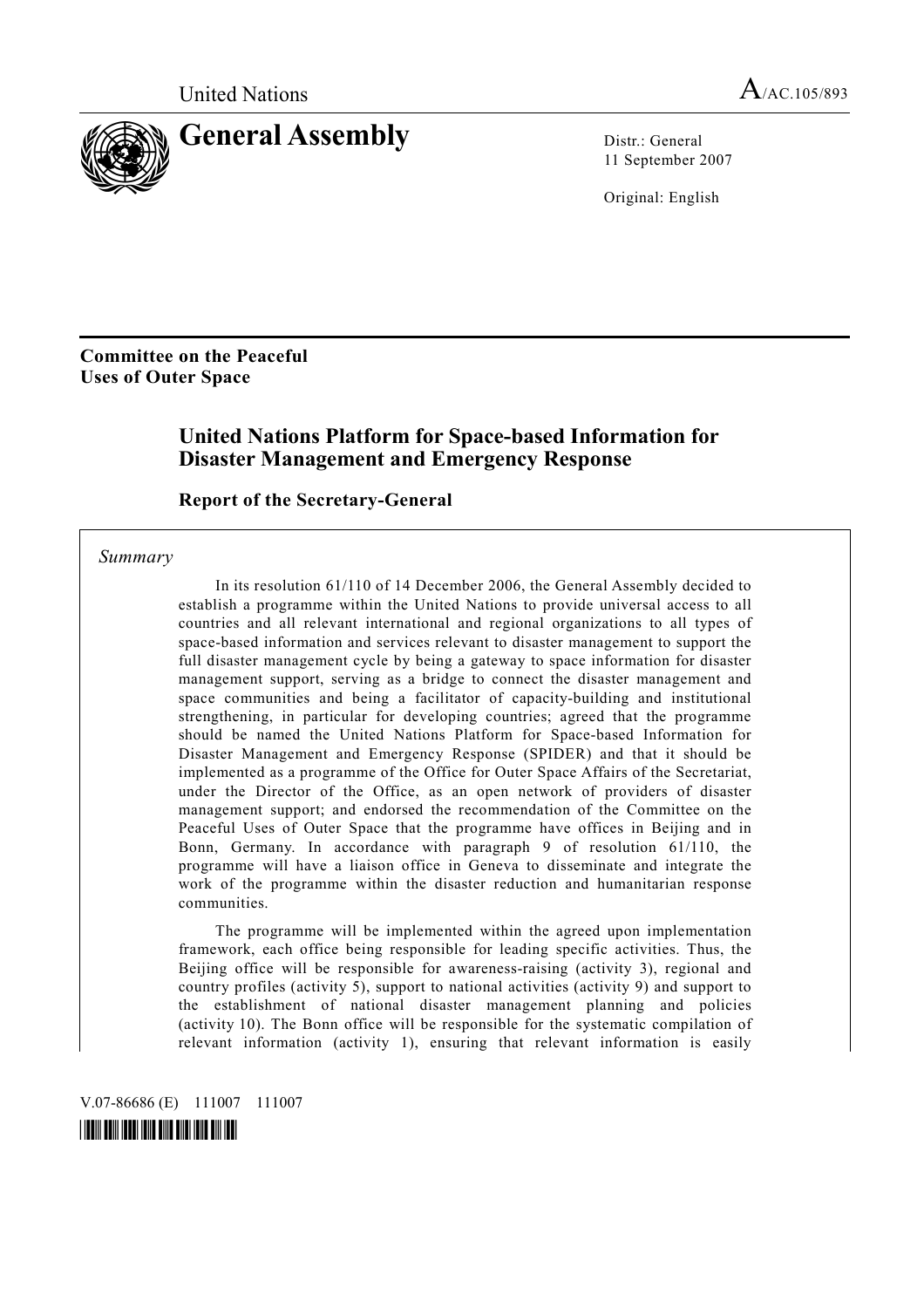accessible and disseminated to all interested end-users on a "24/7" basis (24 hours a day, 7 days a week) (activity 2), the establishment of communities of practice (activity 6), the management and transfer of knowledge (activity 7) and the platform for fostering alliances (activity 8). Staff members based in Vienna will be responsible for outreach activities (activity 4) and support to capacity-building (activity 11). Additionally, SPIDER will work closely with regional and national centres of expertise in the use of space technology in disaster management by forming a network of regional support offices that, under the leadership of the programme, will implement specific activities in their respective regions. That organizational arrangement will make it possible to take advantage of all the commitments and expert contributions made by Member States. That also means that most of the resources needed to implement the activities of the programme will come from interested Member States, with a minimum core of resources to be provided by the United Nations to ensure the overall coordination of SPIDER offices and activities. In its resolution 61/110, the General Assembly agreed that the programme should report to and receive guidance from the Committee on the Peaceful Uses of Outer Space. At the forty-fourth session of the Scientific and Technical Subcommittee, the Working Group of the Whole recommended that the Subcommittee should consider issues related to SPIDER under the regular agenda item on space-system-based disaster management support and that the agenda item should be included in the list of issues to be considered in the Working Group of the Whole, starting at the forty-fifth session of the Subcommittee. The request of the Assembly provides the necessary oversight and reporting framework for the new programme.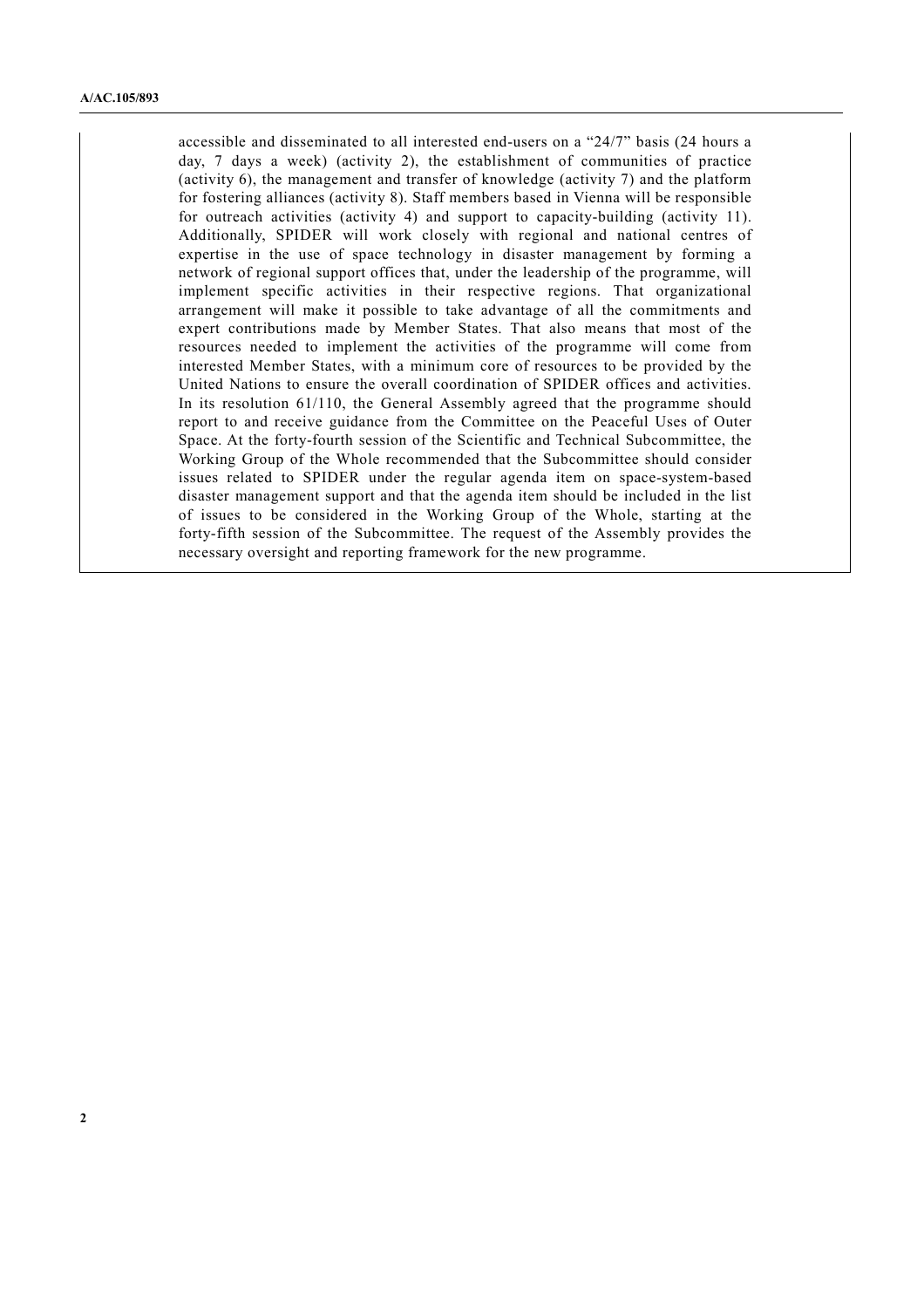# Contents

|      |                                                                                                                                                |                                                                      | Paragraphs | Page           |
|------|------------------------------------------------------------------------------------------------------------------------------------------------|----------------------------------------------------------------------|------------|----------------|
| L    |                                                                                                                                                |                                                                      | $1 - 19$   | 4              |
|      | А.                                                                                                                                             |                                                                      | $3 - 7$    | $\overline{4}$ |
|      | Β.                                                                                                                                             |                                                                      | $8-9$      | 5              |
|      | $\mathcal{C}$ .                                                                                                                                |                                                                      | $10-19$    | 5              |
| II.  | Coordination with existing and planned international organizations and initiatives                                                             |                                                                      | 20-28      | $\overline{7}$ |
|      | A.                                                                                                                                             |                                                                      | $23 - 24$  | 8              |
|      | <b>B</b> .                                                                                                                                     |                                                                      | $25 - 28$  | 9              |
| III. | Key characteristics and functions of the United Nations Platform for Space-based<br>Information for Disaster Management and Emergency Response |                                                                      | 29-45      | 10             |
|      | А.                                                                                                                                             | A gateway to space-based information for disaster management support | $31 - 33$  | 11             |
|      | Β.                                                                                                                                             | A bridge to connect the disaster management and space communities    | $34 - 36$  | 12             |
|      | $\mathcal{C}$ .                                                                                                                                | A facilitator of capacity-building and institutional strengthening   | 37-39      | 12             |
|      | D.                                                                                                                                             |                                                                      | $40 - 45$  | 13             |
| IV.  |                                                                                                                                                |                                                                      | 46-66      | 14             |
|      | A.                                                                                                                                             |                                                                      | 52-62      | 15             |
|      | <b>B</b> .                                                                                                                                     | Reporting to the Committee on the Peaceful Uses of Outer Space       | 63-66      | 17             |
| V.   |                                                                                                                                                | Workplan for the biennium 2008-2009 and required resources           | 67-75      | 18             |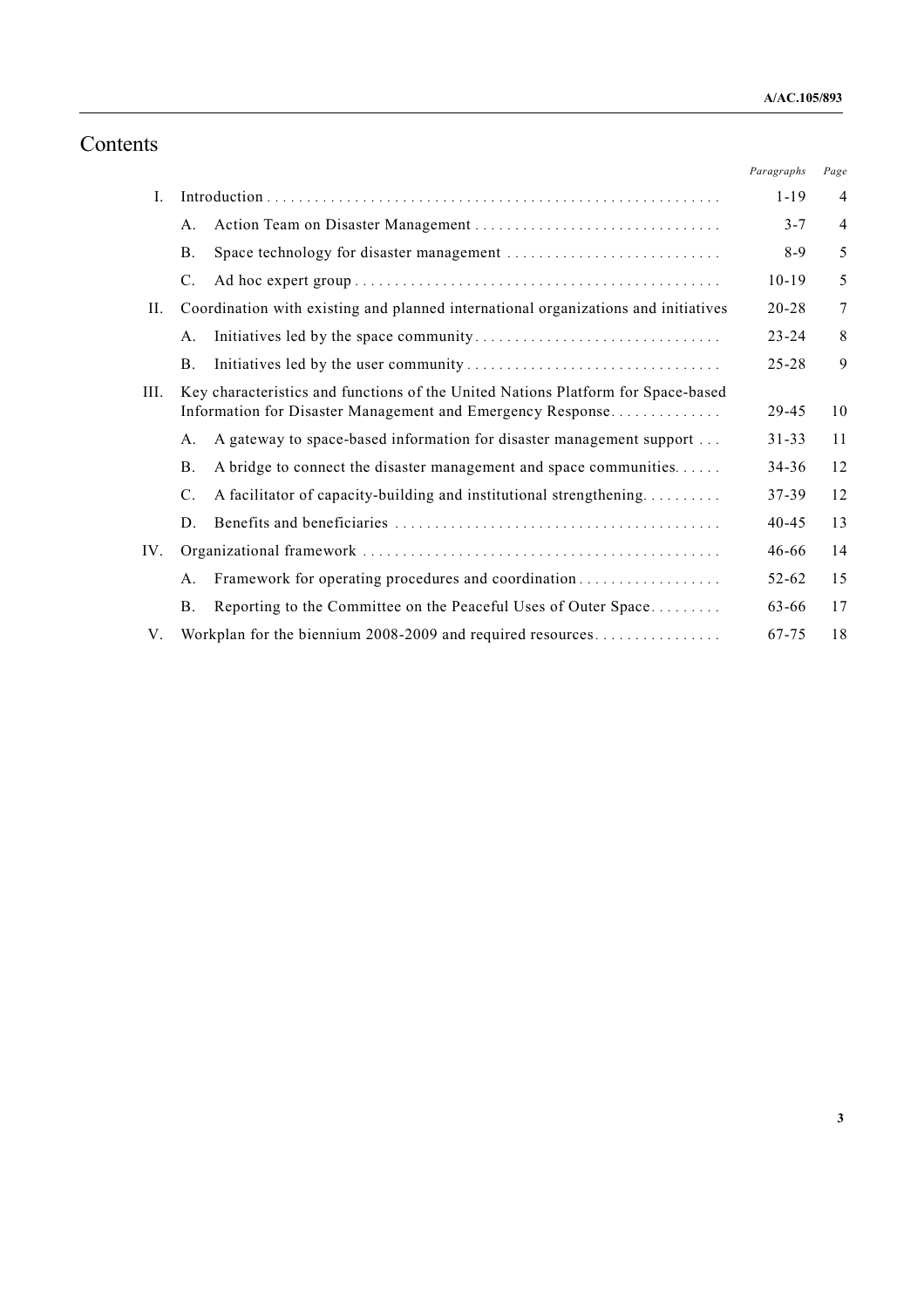### **I. Introduction**

1. Under the theme "Space benefits for humanity in the twenty-first century", the Third United Nations Conference on the Exploration and Peaceful Uses of Outer Space (UNISPACE III) was held in Vienna from 19 to 30 July 1999. UNISPACE III adopted a resolution entitled "The Space Millennium: Vienna Declaration on Space and Human Development", which was subsequently endorsed by the General Assembly in its resolution 54/68 of 6 December 1999. In that resolution, the States participating in UNISPACE III recommended that 33 specific actions be taken to enable space technologies to contribute to the solution of the global challenges of the new millennium. One of those actions was to implement an integrated, global system, especially through international cooperation, to manage natural disaster mitigation, relief and prevention efforts, especially of an international nature, through Earth observation, communications and other space-based services, making maximum use of existing capabilities and filling gaps in worldwide satellite coverage.<sup>1</sup>

2. At its forty-fourth session, the Committee on the Peaceful Uses of Outer Space agreed to establish action teams composed of interested Member States in order to implement the recommendations of UNISPACE  $III.^2$ 

#### **A. Action Team on Disaster Management**

3. One of the action teams established by the Committee, known as the Action Team on Disaster Management, focused on the recommendation mentioned in paragraph 1 above. The Action Team was co-chaired by representatives of the Governments of Canada, China and France, while the Office for Outer Space Affairs of the Secretariat provided substantive assistance and secretariat services. The Action Team comprised 41 Member States and 13 intergovernmental and nongovernmental organizations.

4. After a comprehensive process of consultations, surveys and analyses of gaps and needs, the Action Team submitted its findings and recommendations to the Scientific and Technical Subcommittee of the Committee (A/AC.105/C.1/L.273) at its forty-first session. In its report, the Action Team stressed that natural and manmade disasters struck all parts of the world indiscriminately and concluded that, in order to successfully reduce their impact and manage their effects, coordinated international efforts were required. Such efforts would supplement the approaches currently in place.

5. The Action Team concluded that while some initiatives in the area of disaster response did take advantage of space technologies, that was not the case for many initiatives in the area of disaster prevention and mitigation. Many countries had little or no access to the benefits of space systems and few national focal points existed for facilitating access to space-based information and services.

<sup>1</sup> *Report of the Third United Nations Conference on the Exploration and Peaceful Uses of Outer Space, Vienna, 19-30 July 1999* (United Nations publication, Sales No. E.00.1.3), chap. I, resolution 1.

<sup>2</sup> *Official Records of the General Assembly, Fifty-sixth Session, Supplement No. 20* and corrigendum (A/56/20 and Corr.1), paras. 44-62.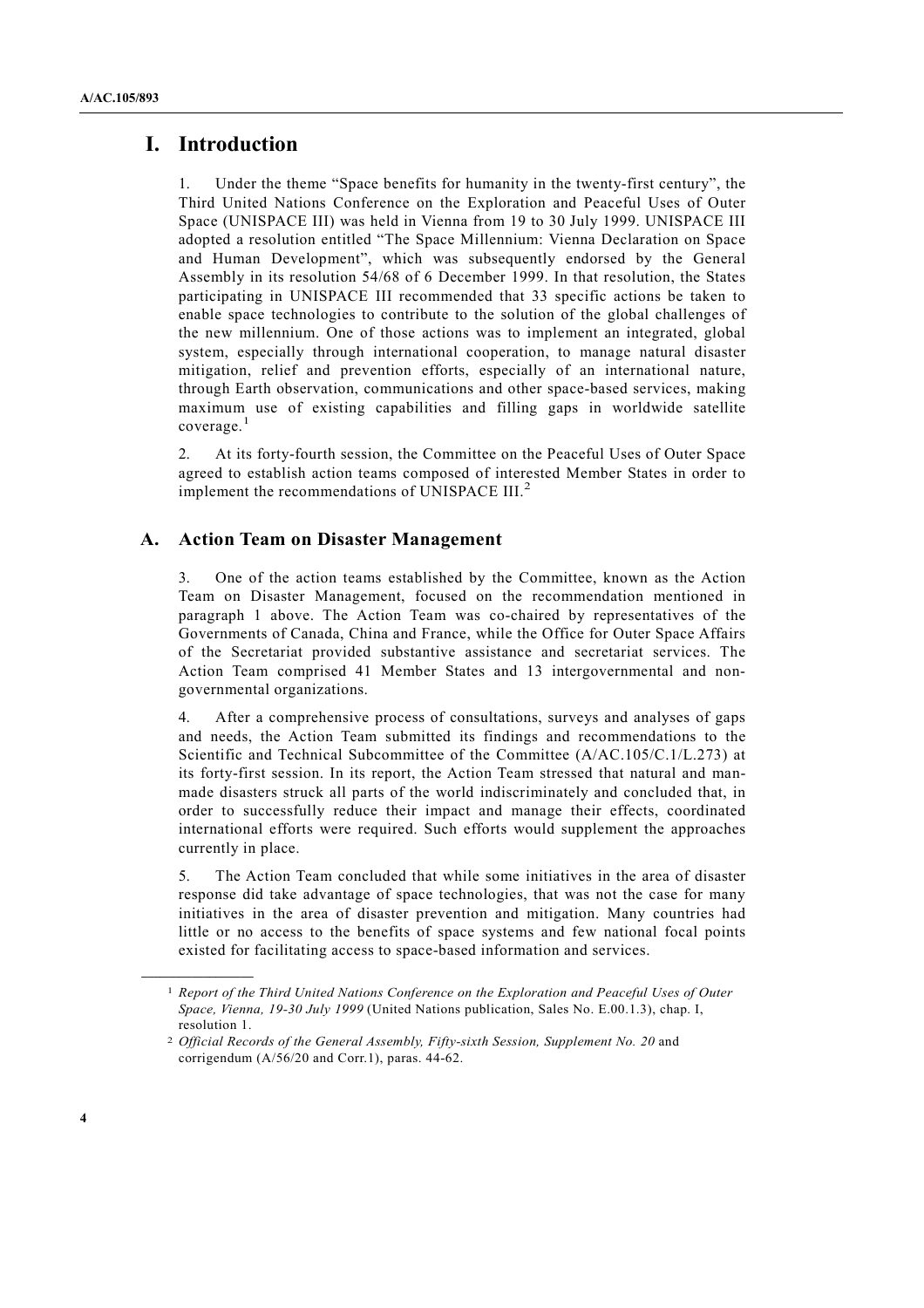6. The Action Team made three recommendations that, if implemented, would contribute to optimizing access to and use of current and future space-based services for disaster management. The first recommendation was the establishment of an international space coordination body for disaster management that would act as a focal point for global space efforts in support of disaster management. The second recommendation was the establishment of a fund that would enable the application of space technologies in support of disaster management and capacity-building. The third recommendation was that Member States should be encouraged to allocate a portion of their disaster management resources and funds to the use of space technologies and to identify national focal points in order to focus their internal disaster management activities and liaise with their counterparts in other countries.

7. Those recommendations were included in the report of the Committee on the Peaceful Uses of Outer Space on its review of the first five years of implementation of the recommendations of UNISPACE III, which was submitted to the General Assembly at its fifty-ninth session (A/59/174). In its resolution 59/2 of 20 October 2004, the Assembly agreed that a study should be conducted on the possibility of creating an international entity to provide for coordination and the means of realistically optimizing the effectiveness of space-based services for use in disaster management and that the study should be prepared by an ad hoc expert group, with experts to be provided by interested Member States and relevant international organizations.

#### **B. Space technology for disaster management**

8. Between 2000 and 2004, while the Action Team on Disaster Management was carrying out its work, the Office for Outer Space Affairs of the Secretariat organized a series of regional workshops on the use of space technology for disaster management, the results of which were presented at an international workshop held in Munich, Germany, in October 2004. At that workshop, 170 participants from 51 countries agreed on a global strategy that would help developing countries to gain access to and be able to use space technology for disaster management. The strategy was named the Munich Vision: a Global Strategy for Improved Risk Reduction and Disaster Management Using Space Technology (A/AC.105/837, annex).

9. Participants in the workshop in Munich recognized that space-based technologies such as Earth observation satellites, communication satellites, meteorological satellites and global navigation satellite systems (GNSS) played an important role in risk reduction and disaster management. They made a number of recommendations in the areas of capacity development and knowledge building; data access, data availability and information extraction; enhancing awareness; and national, regional and global coordination. Participants recognized the urgent need to establish the coordination entity proposed by the Action Team.

#### **C. Ad hoc expert group**

10. In accordance with General Assembly resolution 59/2, an ad hoc expert group was established. The ad hoc expert group held a meeting, in 2005, during the forty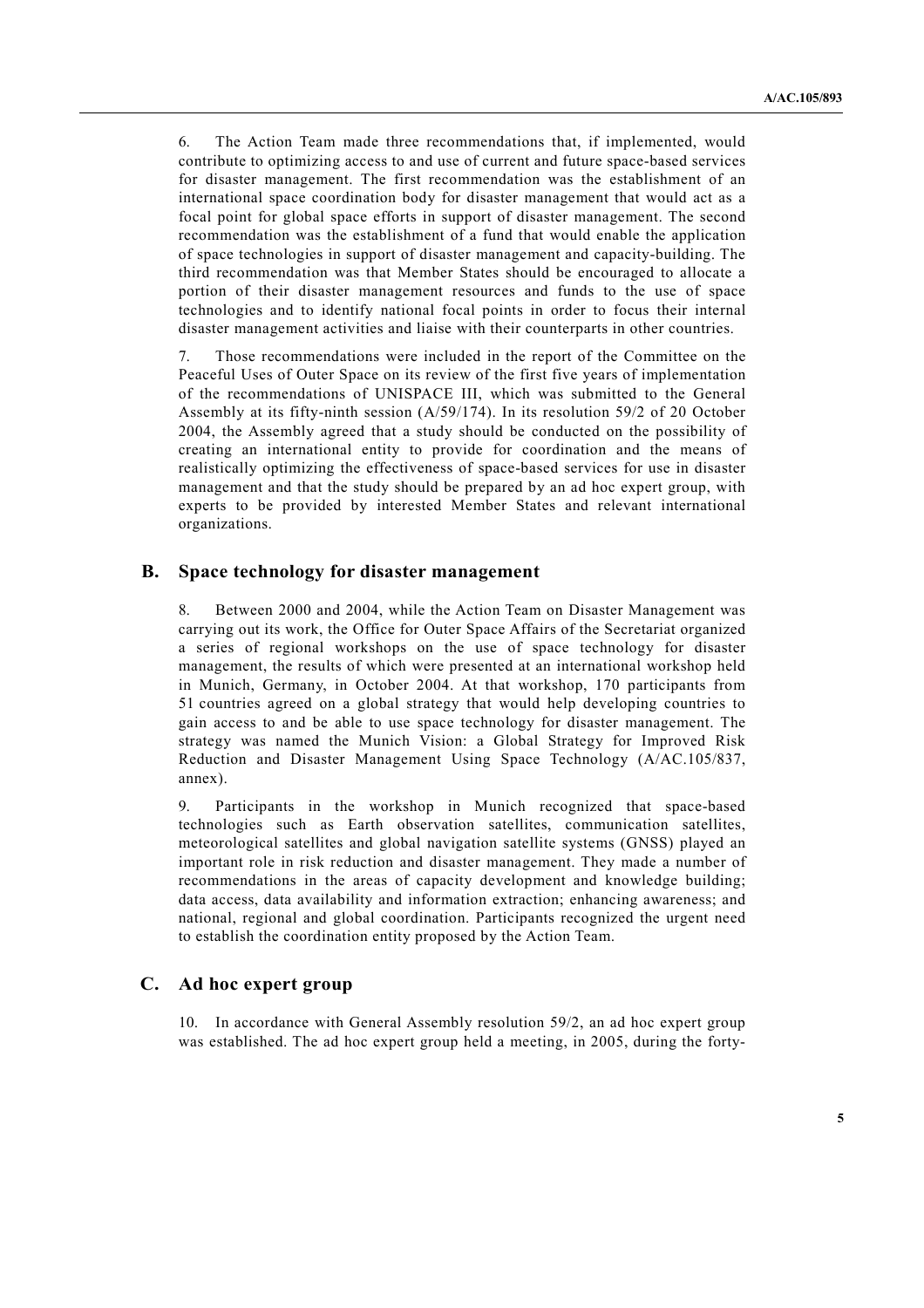second session of the Scientific and Technical Subcommittee, bringing together experts from 26 Member States and four intergovernmental and non-governmental organizations. The work of the ad hoc expert group was supported by the Office for Outer Space Affairs.

11. The Committee on the Peaceful Uses of Outer Space, at its forty-eighth session, reviewed the progress made by the ad hoc expert group and requested it to finalize and submit the draft study to the Scientific and Technical Subcommittee at its forty-third session, in 2006, for its review and recommendation to the Committee.<sup>3</sup>

12. The ad hoc expert group prepared its draft study and submitted it for consideration by the Scientific and Technical Subcommittee at its forty-third session (A/AC.105/C.1/L.285). The Subcommittee commended the ad hoc expert group for preparing an excellent study, noting that the ad hoc expert group had stressed that the proposed entity would be a "one-stop shop" to provide support to the disaster management community at large and a platform for fostering alliances, that it would be user-driven and that it would contribute to bridging the gap between the disaster management and space communities (A/AC.105/869, para. 159).

13. Recognizing the need to avoid duplication of efforts, the Subcommittee requested that the ad hoc expert group, with the support of the Office for Outer Space Affairs, carry out consultations with representatives of the following initiatives: the Global Earth Observation System of Systems (GEOSS), the Charter on Cooperation to Achieve the Coordinated Use of Space Facilities in the Event of Natural or Technological Disasters (also known as the International Charter on Space and Major Disasters), the Operational Satellite Applications Programme (UNOSAT) of the United Nations Institute for Training and Research, and the secretariat of the International Strategy for Disaster Reduction (ISDR), among others. The aim of the consultation is to reach an agreement on the division of tasks and on how the proposed entity could contribute to achieving the objectives of the initiatives while enhancing the use of space technologies in disaster management, particularly in developing countries. Additionally, the Subcommittee agreed that the Office should correspond with all Member States, requesting them to officially communicate their possible commitments of support to be provided to the proposed entity and that all providers of support would then be invited to harmonize their commitments into one viable proposal for the implementation of the entity (A/AC.105/869, para. 163 (b) and (c)).

14. The ad hoc expert group held a meeting on 8 and 9 June 2006 to finalize its report to the Committee, including a proposed implementation plan based on the secured commitments of support made by member States to the proposed entity, and to propose a final name for the entity.

15. At the forty-ninth session of the Committee, the representative of Romania presented, on behalf of the ad hoc expert group, the final report of the group (A/AC.105/873). The Committee commended the ad hoc expert group for the excellent study that it had presented to the Scientific and Technical Subcommittee

<sup>3</sup> Ibid., *Sixtieth Session, Supplement No. 20* and corrigendum (A/60/20 and Corr.1), paras. 57 and 58.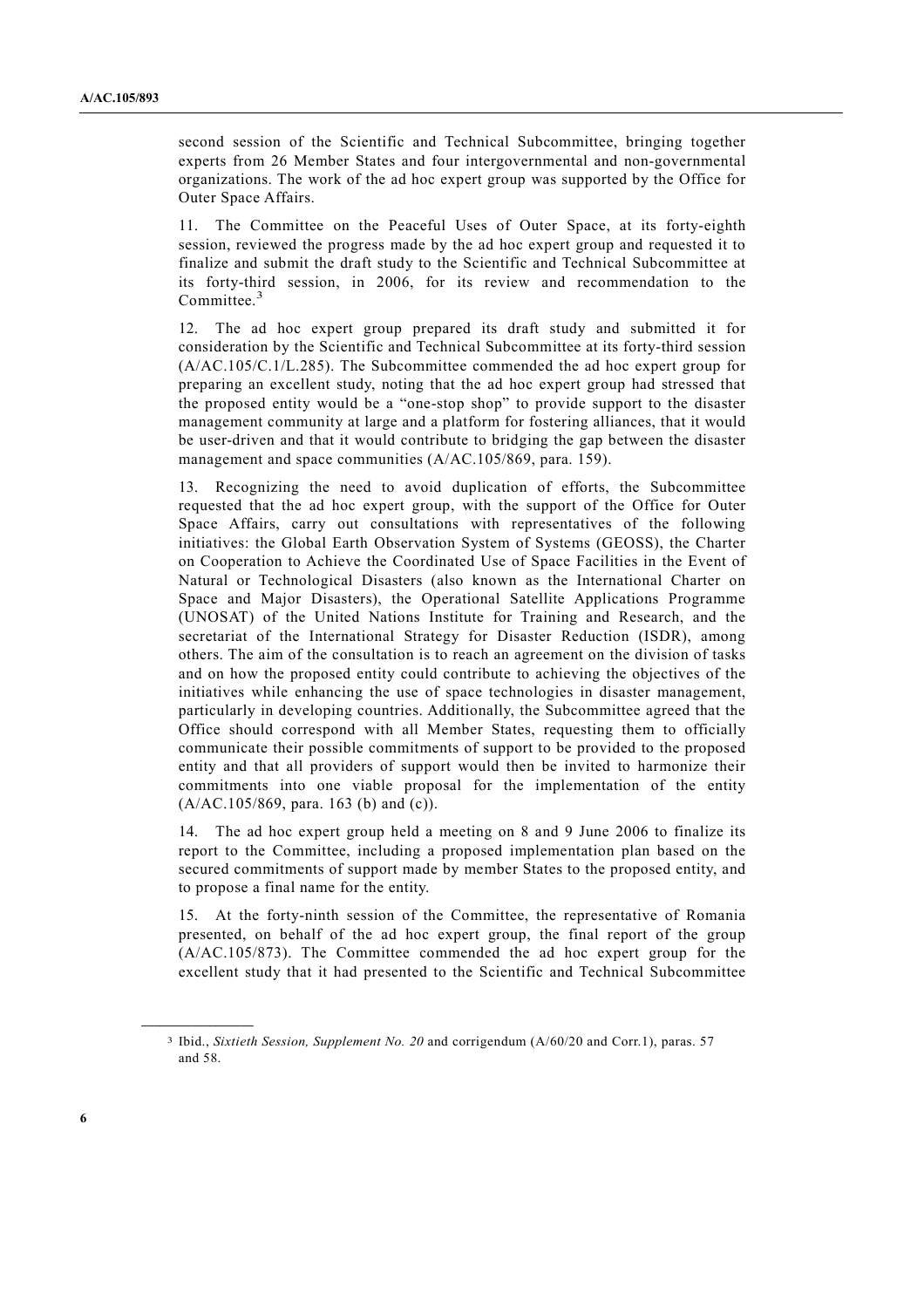$(A/AC.105/C.1/L.285)$ .<sup>4</sup> In its final report, the ad hoc expert group recommended that the proposed entity should be called the United Nations Platform for Spacebased Information for Disaster Management and Emergency Response (SPIDER) and that the entity should be launched on 1 January 2007 (A/AC.105/873, paras. 27 and 28).

16. The Committee expressed its appreciation to the member States that had made commitments or had indicated that they were considering making commitments of support to the proposed entity.<sup>5</sup>

17. The Committee at its forty-ninth session considered the recommendations made by the ad hoc expert group and agreed that the entity should be implemented as a programme of the Office for Outer Space Affairs under the Director of the Office as an open network of providers of support. The activities would be planned and carried out in a coordinated manner, initially building upon the commitments made by Austria, China and Germany (A/AC.105/873, paras. 21-32).<sup>6</sup>

18. The Committee at its forty-ninth session noted that, in relation to the indication of support made by the Government of Switzerland, due consideration would be given to the possibility of having a liaison office in Geneva that would contribute to disseminating and integrating the work of the programme within the humanitarian response community.<sup>7</sup>

19. Subsequently, in its resolution 61/110 of 14 December 2006, the General Assembly decided to establish a programme within the United Nations to provide universal access to all countries and all relevant international and regional organizations to all types of space-based information and services relevant to disaster management to support the full disaster management cycle by being a gateway to space information for disaster management support, serving as a bridge to connect the disaster management and space communities and being a facilitator of capacity-building and institutional strengthening, in particular for developing countries; and agreed that the programme should be named the United Nations Platform for Space-based Information for Disaster Management and Emergency Response (SPIDER).

### **II. Coordination with existing and planned international organizations and initiatives**

20. In its study, the Action Team on Disaster Management highlighted the gaps and constraints on the wide use of space-based technologies to support disaster management activities. The disaster management community, consisting of civil protection agencies, governmental and non-governmental organizations and

<sup>4</sup> *Official Records of the General Assembly, Sixty-first Session, Supplement No. 20* (A/61/20), para. 151.

<sup>5</sup> Ibid.

<sup>6</sup> The agreements and considerations of the Committee regarding the establishment of the proposed entity are contained in the report of the Committee on its forty-ninth session, *Official Records of the General Assembly, Sixty-first Session, Supplement No. 20* (A/61/20, paras. 150-165).

<sup>7</sup> *Official Records of the General Assembly, Sixty-first Session, Supplement No. 20* (A/61/20), para. 158.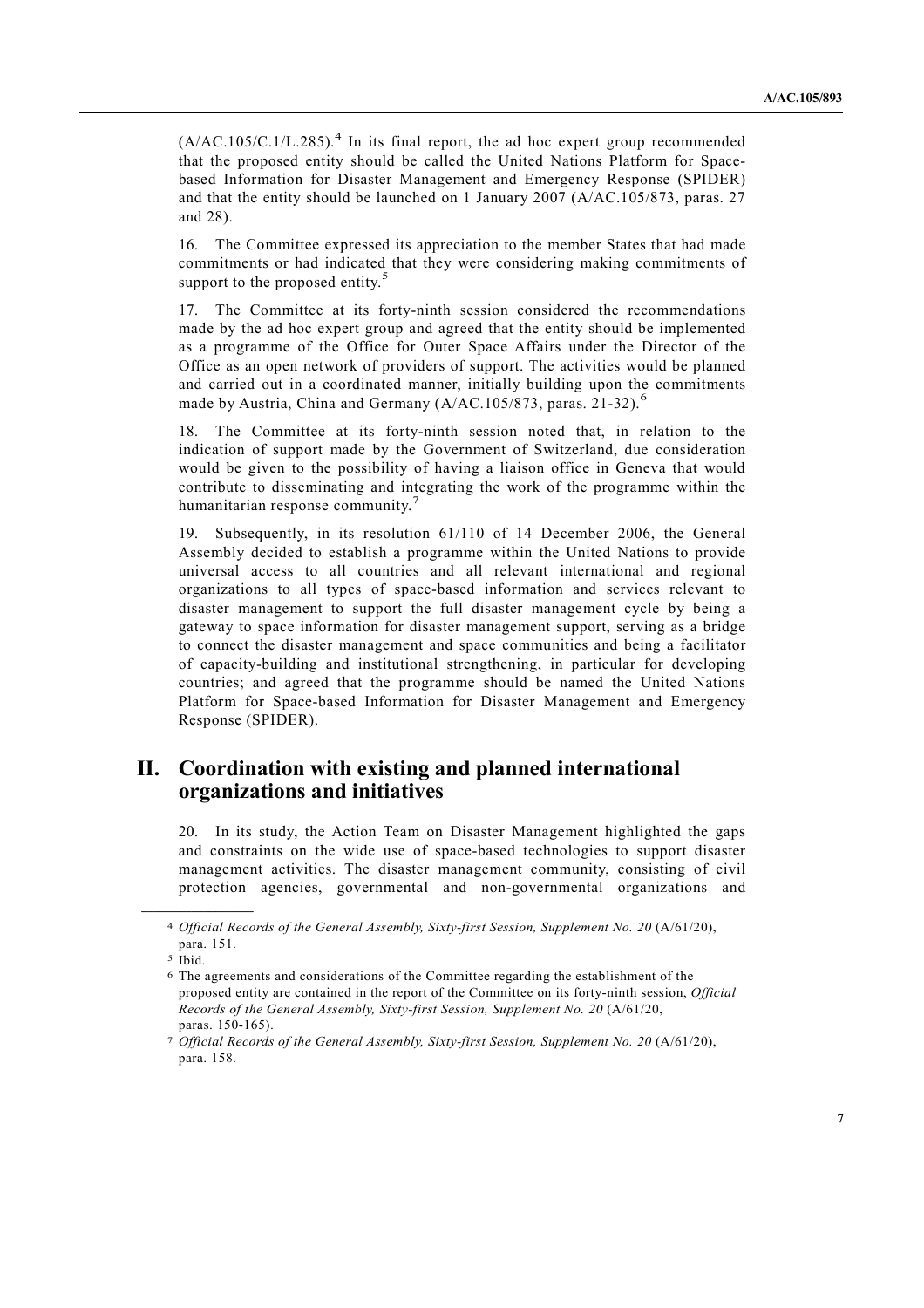scientific organizations, has diverse requirements for information with appropriate temporal and spatial scales; to be useful, the information should be delivered when needed and in sufficient detail. It is essential to identify those requirements and to adopt a unified, coherent approach to meet them in a reliable and timely manner. The gap that exists between the user communities and the space application providers needs to be bridged in order to ensure effective delivery of services. Additionally, the large volume of archived data available from space systems is currently not organized and is thus difficult to access. Finally, another constraint is the limited awareness among the disaster management community of the potentials of space systems to provide vital contributions in areas such as risk assessment, the determination of hazard zones, damage assessment and emergency communications. In sum, a coordinated and global approach to the use of space assets needs to be developed to address the above-mentioned gaps and constraints.

21. Building upon the findings of the Action Team on Disaster Management, the ad hoc expert group confirmed that there are several international mechanisms in place to address specific aspects of the disaster cycle, including activities to better coordinate space assets at the global level. However, such activities are driven by different mandates that often focus on specific disaster phases or types of crisis. Consequently, there is a need for a single global coordination mechanism such as the one that will be made available through the new programme and that will contribute to an integrated space-based system in support of disaster management while making maximum use of available space technologies and services as called for in the Vienna Declaration. That need will increase as technical developments and additional satellites and derived services make available to users more and more information and products.

22. Ultimately, SPIDER should help to make it possible to take advantage of existing opportunities and should provide coherent, integrated support to the disaster management community, improve communications in the disaster management and space communities, facilitate a truly multi-hazard, multi-phase approach, foster alliances and enhance the transfer of knowledge and information between the actors involved, in particular from developed countries to developing countries.

#### **A. Initiatives led by the space community**

23. The ad hoc expert group noted that there were a number of ongoing or planned space-related initiatives that could support different phases of disaster management (i.e. risk reduction, prevention, mitigation, early warning, relief and rehabilitation). Those initiatives included GEOSS, the International Charter on Space and Major Disasters, the Integrated Global Observing Strategy Partnership, the Global Monitoring for Environment and Security (GMES) and the Natural Disaster Prevention and Mitigation Programme of the World Meteorological Organization. There were also initiatives such as Global Map Aid, Map Action, RESPOND of GMES and UNOSAT that provided value-added products for emergency response. However, the group also noted that there was limited awareness among the disaster management community of the existence of those resources, of how to access them and of how to use them  $(A/AC.105/C.1/L.285$ , para. 38).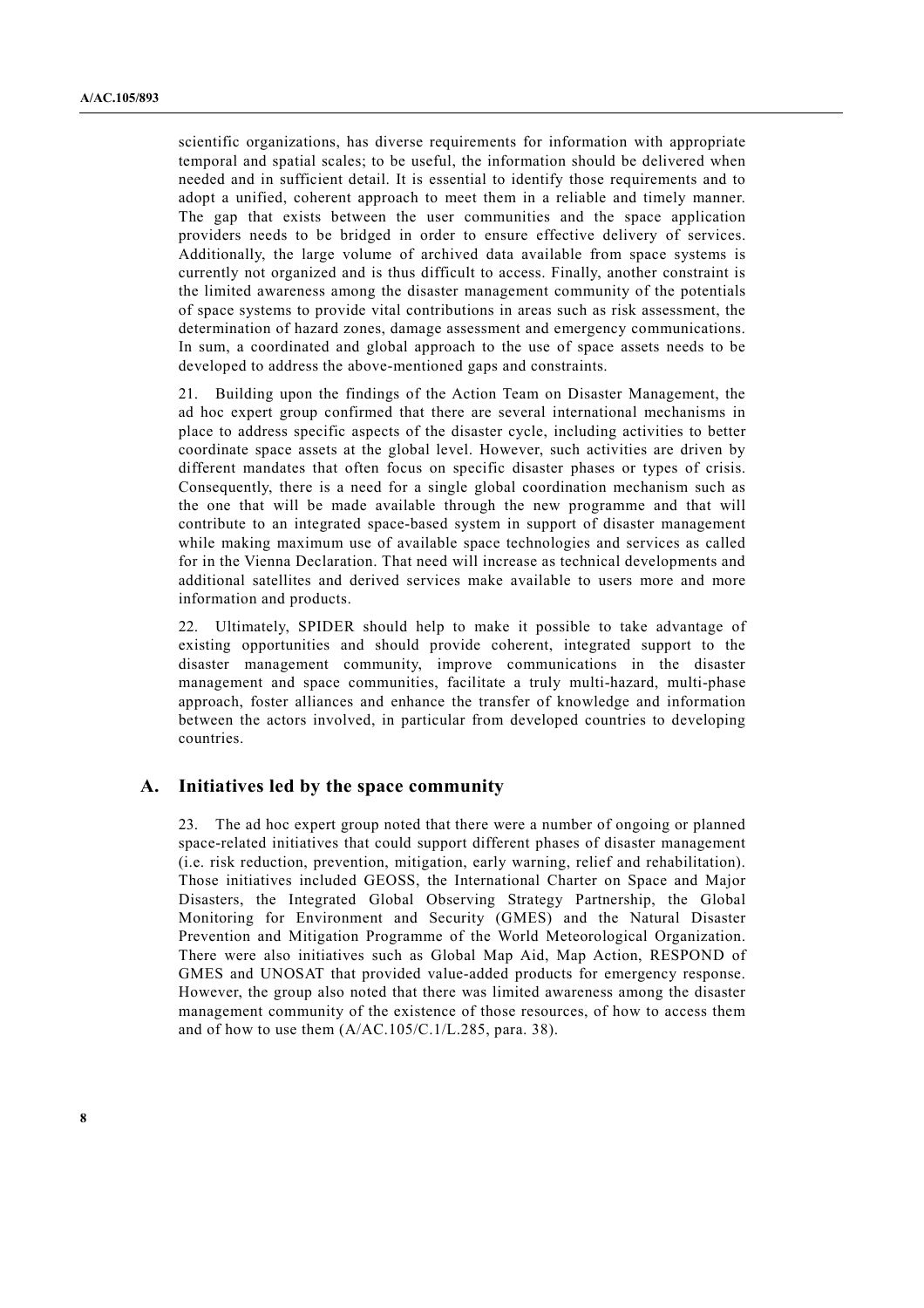24. SPIDER will contribute directly to the work carried out by such initiatives. The Programme for the period 2007-2009 reflects the coordination with existing initiatives and the contribution of SPIDER to those initiatives. In particular, in 2007, SPIDER is jointly leading two major tasks included in the GEOSS workplan for the period 2007-2009: task DI-06-09 on the use of satellites for risk management and task CB-07-02 on knowledge sharing for improved disaster management and emergency response.

#### **B. Initiatives led by the user community**

25. More importantly, SPIDER will work directly with the user community and contribute to ongoing and planned initiatives carried out by organizations that work in disaster management by providing information on how to access and use spacebased solutions. It will also provide feedback to the space community on the specific needs of that user community.

26. SPIDER will work closely with organizations of the United Nations system and with other major international and regional organizations. Within the United Nations system, SPIDER will work closely with ISDR, the Office for the Coordination of Humanitarian Affairs of the Secretariat and the United Nations Development Programme (UNDP), in particular with the Disaster Reduction and Recovery Unit of the UNDP Bureau for Crisis Prevention and Recovery and through UNDP country offices, among others.

27. Through the Global Platform for Disaster Risk Reduction, SPIDER will contribute to the work of ISDR for the implementation of the Hyogo Framework for Action 2005-2015: Building the Resilience of Nations and Communities to Disasters,<sup>8</sup> adopted by the World Conference on Disaster Reduction, held in Kobe, Hyogo, Japan, from 18 to 22 January 2005. The Hyogo Framework for Action is the 10-year international road map for disaster risk reduction. In the Hyogo Framework for Action, the World Conference recognized the need to promote the use, application and affordability of recent information, communication and space-based technologies and related services, including Earth observations, to support disaster risk reduction, particularly for training and for the sharing and dissemination of information among different categories of users.

28. In response to a request made at the 2005 World Summit for greater coherence among agencies working on development by the High-Level Panel on United Nations System-wide Coherence, a group of heads of State and policymakers were tasked to examine ways to strengthen the ability of the United Nations to respond to the challenges of the twenty-first century. The report of the High-Level Panel on United Nations System-wide Coherence in the areas of development, humanitarian assistance and the environment, entitled "Delivering as one"  $(A/61/583)$ , contains the Proposal of the Panel for a unified and coherent United Nations structure at the country level capable of responding to national needs. In its report, the Panel indicates that the United Nations has a unique and leading role to play in humanitarian disasters and emergencies. It also includes specific recommendations on how to enhance that role, for example through increased investment in risk

<sup>8</sup> A/CONF.206/6 and Corr.1, chap. I, resolution 2.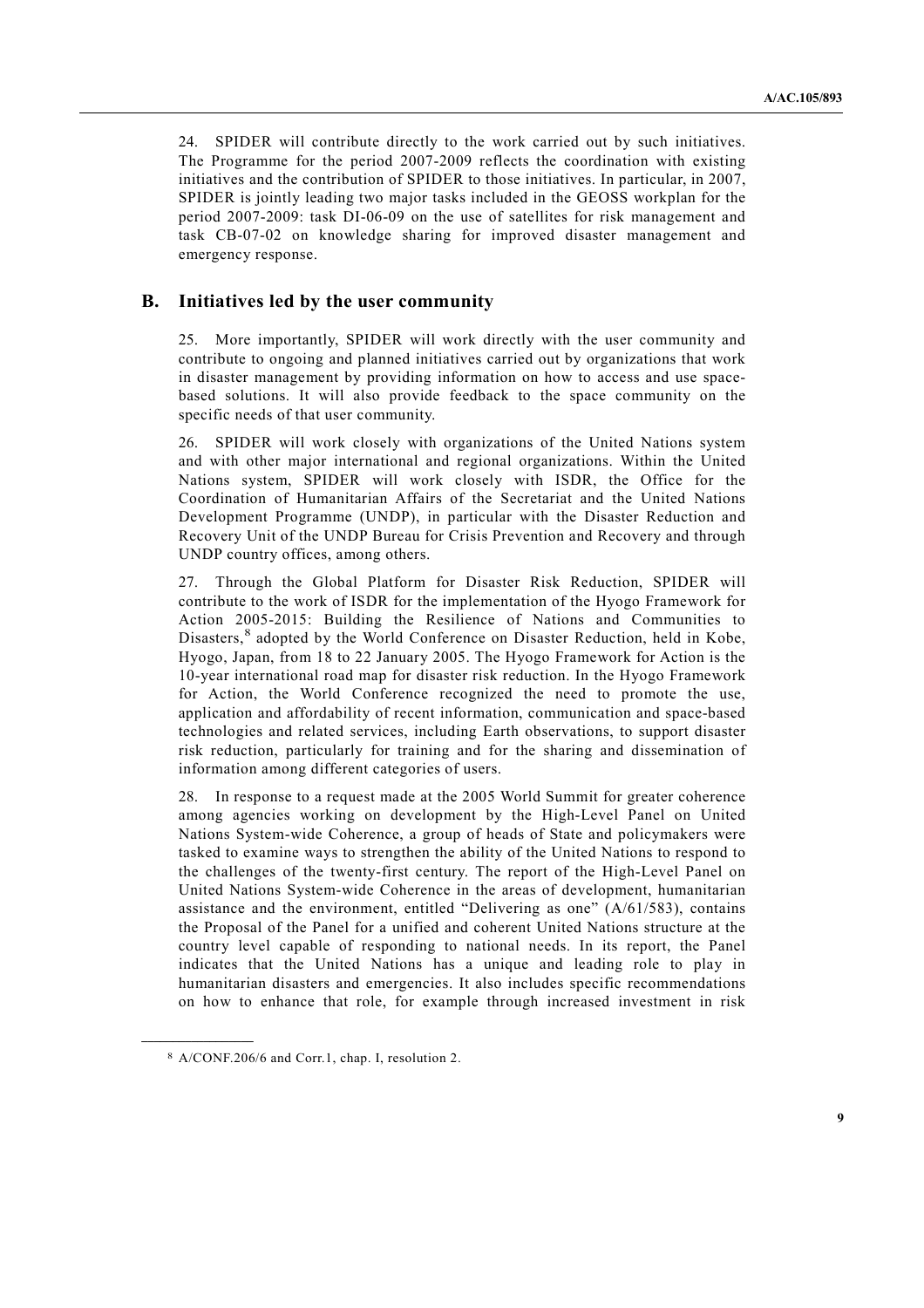reduction, early-warning and innovative disaster assistance strategies and mechanisms. In February 2007, UNDP announced the start of a pilot scheme called One United Nations, which will test how the United Nations family can deliver in a more coordinated way at the country level. The eight pilot countries are Albania, Cape Verde, Mozambique, Pakistan, Rwanda, the United Republic of Tanzania, Uruguay and Viet Nam. SPIDER will work with UNDP country offices in the definition and implementation of activities that incorporate space-based solutions to support disaster management.

# **III. Key characteristics and functions of the United Nations Platform for Space-based Information for Disaster Management and Emergency Response**

29. Based on the identified gaps and the benefits that the new programme could provide, the ad hoc expert group indicated that SPIDER should have certain characteristics and functions. Specifically, it should (A/AC.105/C.1/L.285, para. 45): (a) be a "one-stop shop" for information and a platform for fostering alliances; (b) be user-driven, that is, the disaster management community should be centrally involved and the work should be carried out to benefit the user community; (c) contribute to bridging the gap between the disaster management and space communities by creating a forum where both can meet; (d) make optimal use of the existing resources of space agencies; (e) focus on existing gaps that are limiting the use of space technology in risk reduction and disaster management; (f) be implemented in a way that is incremental and not phased, that is, the entity should be able to fulfil its responsibilities from the beginning; (g) have informational, coordination and operational functions; and (h) fit in with existing global initiatives, identifying synergies and building upon common opportunities, and contribute to the coordination of such initiatives.

30. In its study, the ad hoc expert group proposed an initial list of key activities for the new programme (A/AC.105/C.1/L.285, paras. 47-49). After consulting with representatives of the initiatives mentioned in paragraph 13 above, the ad hoc expert group updated the proposed list and grouped the activities into three functions: a gateway to space information for disaster management support; a bridge to connect the disaster management and space communities; and a facilitator of capacitybuilding and institutional strengthening, in particular for developing countries. The revised list was included in the final report of the ad hoc expert group (A/AC.105/873, annex I). A brief summary of the activities, which were subsequently amended and endorsed by the Committee at its fiftieth session,<sup>9</sup> is presented below.

<sup>9</sup> *Official Records of the General Assembly, Sixty-second Session, Supplement No. 20* (A/62/20), para. 149.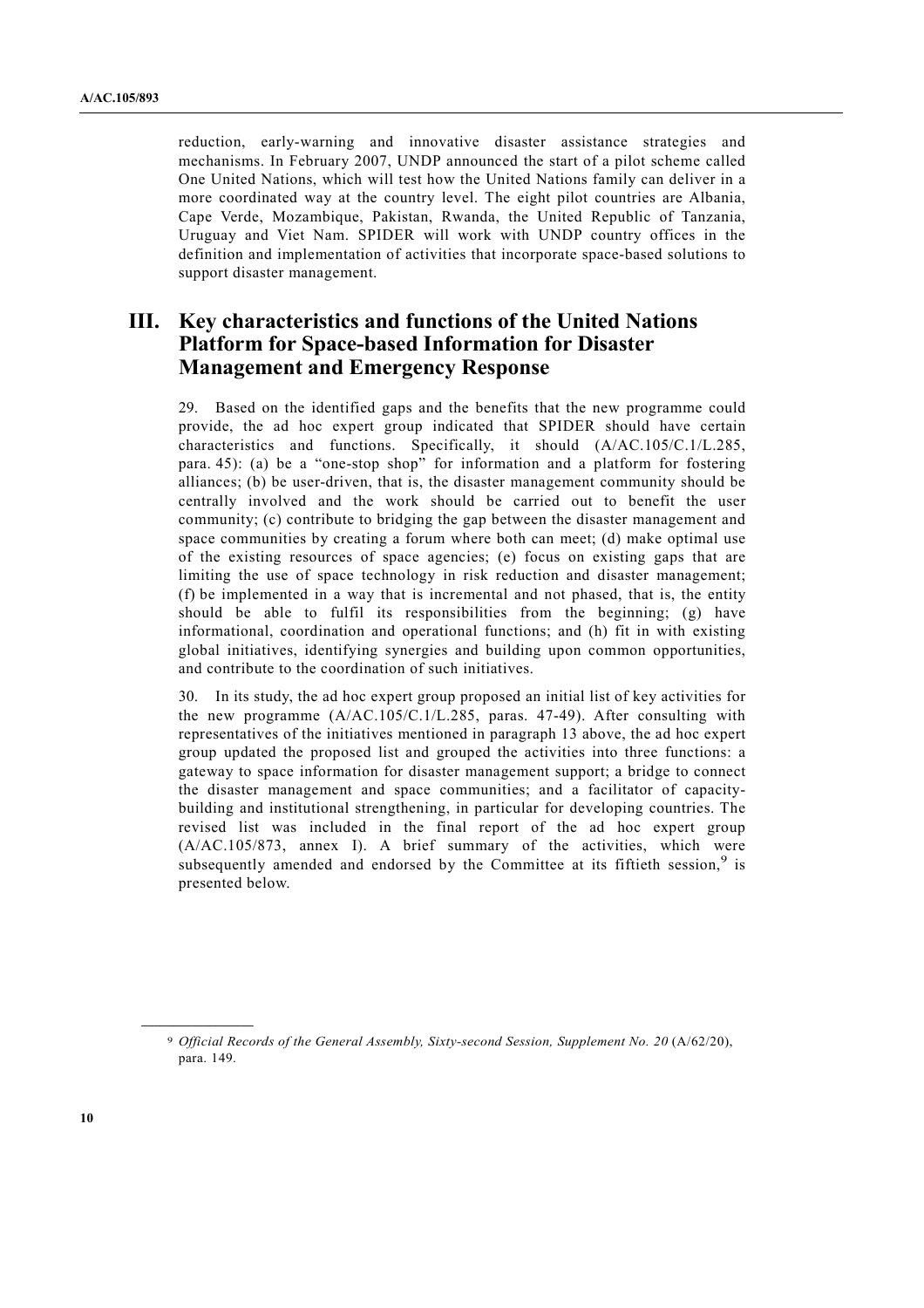#### **A. A gateway to space-based information for disaster management support**

31. In its function as a gateway, SPIDER will be a "one-stop shop" for accessing and disseminating information, including case histories and best practices on the use of space-based data to support disaster management. It will also help define the content and standards of regional and national spatial databases, including the specific thematic databases that support disaster management, taking into account existing international data standards to facilitate the sharing of data.

32. One necessary step that goes beyond the dissemination of information is awareness-raising. That includes encouraging decision makers to consider the potential impact of various types of disasters against the likely benefits of using solutions based on space technologies. A concerted and sustained effort should be made to raise awareness among decision makers so that they build political support for the adoption of space-based solutions on an operational basis. SPIDER will work with national institutions that use space technology and encourage them to hold periodic awareness-raising activities that demonstrate how the use of space technologies contributes to disaster management and ultimately, to sustainable development.

33. The gateway function includes the following five activities identified by the ad hoc expert group:

 (a) Activity 1. Systematic compilation of relevant information: define and implement a platform-wide strategy to ensure the identification and compilation of all relevant information on a continuous basis, including ongoing and planned initiatives, case studies and best practices, archived data for disaster studies and capacity-building opportunities (activity to be carried out in close coordination and integration with all other relevant activities);

 (b) Activity 2. Ensuring that relevant information is easily accessible and disseminated to all interested end-users on a "24/7" basis (24 hours a day, 7 days a week): define and implement the knowledge portal, which will ensure that all relevant information is widely available, including by designing and implementing a database management system, maintaining a 24/7 hotline and preparing periodic e-newsletters and disseminating information through discussion lists;

 (c) Activity 3. Awareness-raising: plan and develop initial and follow-up awareness-raising campaigns, focusing on specific interest groups, such as civil protection organizations, funding agencies, schoolchildren, news media and intergovernmental and non-governmental organizations, and involving key partners, particularly the national focal points and the humanitarian and emergency response community, including the user community in Geneva;

 (d) Activity 4. Outreach activities: organize outreach activities, ensure the participation of expert speakers in relevant conferences and meetings and support regional and international seminars and workshops;

 (e) Activity 5. Regional and country profiles: support the development and compilation of risk-related information at the national level by type of disaster (country profiles); support the development of regional and subregional vulnerability assessments, increasingly incorporating space-based technology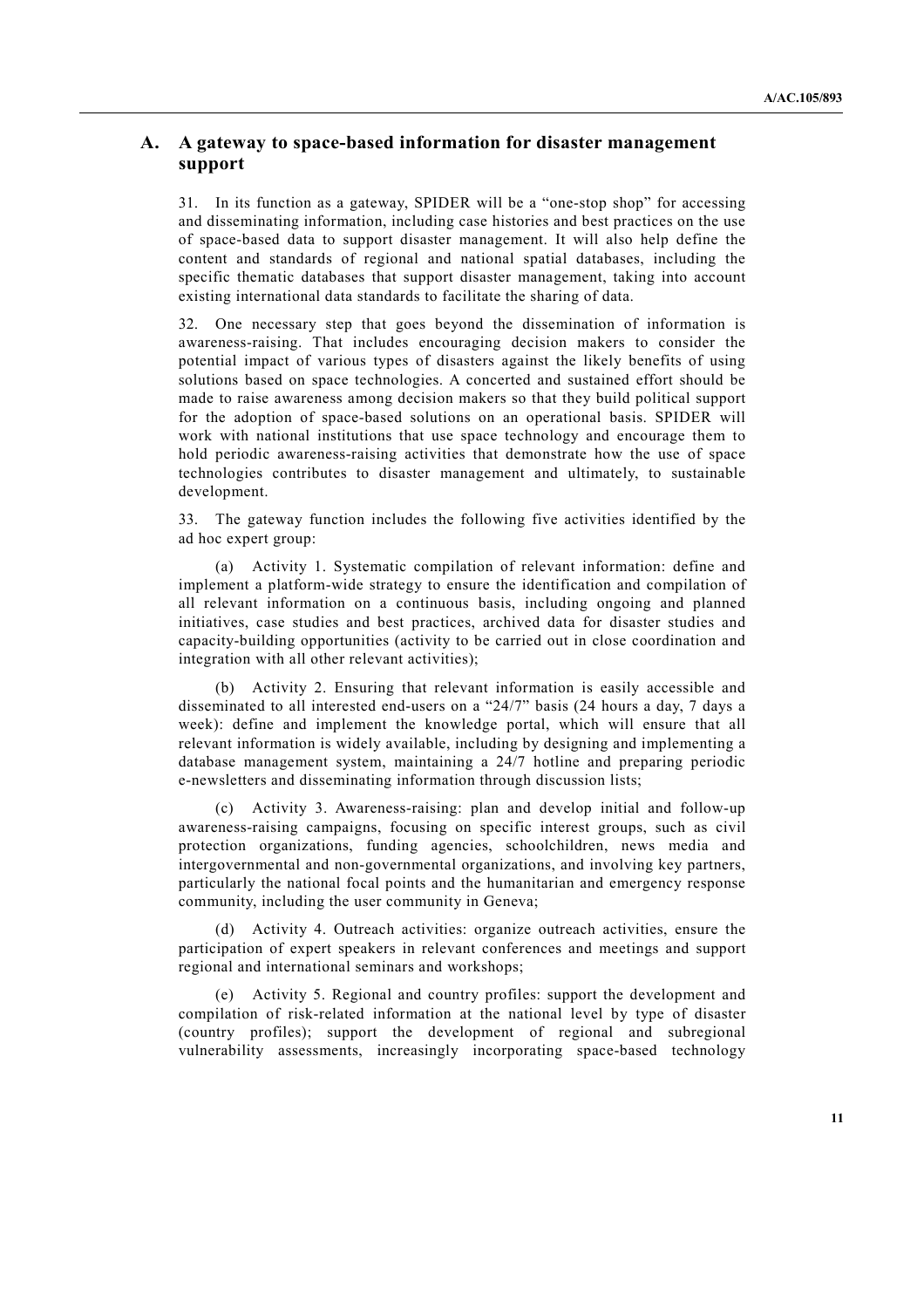solutions to develop the assessments; and, to the extent possible and as part of activity 9, support national focal points in the development of national vulnerability assessments (activity to be carried out in close coordination with the work carried out by the secretariat of ISDR and by the country offices of UNDP).

#### **B. A bridge to connect the disaster management and space communities**

34. SPIDER will function as a bridge between the disaster management and space communities by fostering alliances, creating a forum where both communities can meet and discuss and ensuring that the disaster community is centrally involved in defining its needs and requirements.

35. SPIDER will work closely with the space community to help it understand the specific needs of the disaster management community and to develop end-to-end solutions that meet the requirements of the user community. In particular, the programme will assist the space community to understand the operational mechanisms, the interactions within the disaster management community and the interdependence among players at the local, provincial and national levels.

36. The function of bridge includes the following three activities:

 (a) Activity 6. Establishment of communities of practice: support existing communities of practice and contribute to the establishment of new ones, thus bringing together the space-based technology and disaster management communities (activity to be built on the work being carried out by the secretariat of the Group on Earth Observations (GEO) in the implementation of the 10-year workplan of GEOSS;

 (b) Activity 7. Management and transfer of knowledge: develop a knowledge management and transfer framework and implement specific activities that will contribute to the transfer of knowledge (case studies, best practices, definition of user requirements), involving the participants of the established network of practice in the compilation of a knowledge base;

 (c) Activity 8. Platform for fostering alliances: ensure the harmonization of the various initiatives that are contributing to helping developing countries access and use space-based technologies for disaster management and risk reduction, in other words, horizontal coordination; develop guidelines to assist national focal points in the implementation of a vertical coordination strategy; and ensure SPIDER participation in relevant forums and coordination with relevant programmes, including GEO, GMES, the secretariat of ISDR (including the Advisory Group of the Platform for the Promotion of Early Warning, the Global Platform for Disaster Risk Reduction and the Hyogo Framework for Action), the United Nations Educational, Scientific and Cultural Organization, the International Charter on Space and Major Disasters and other relevant activities.

#### **C. A facilitator of capacity-building and institutional strengthening**

37. The third function of SPIDER will be to facilitate capacity-building and institutional strengthening. Building capacity and strengthening institutions at all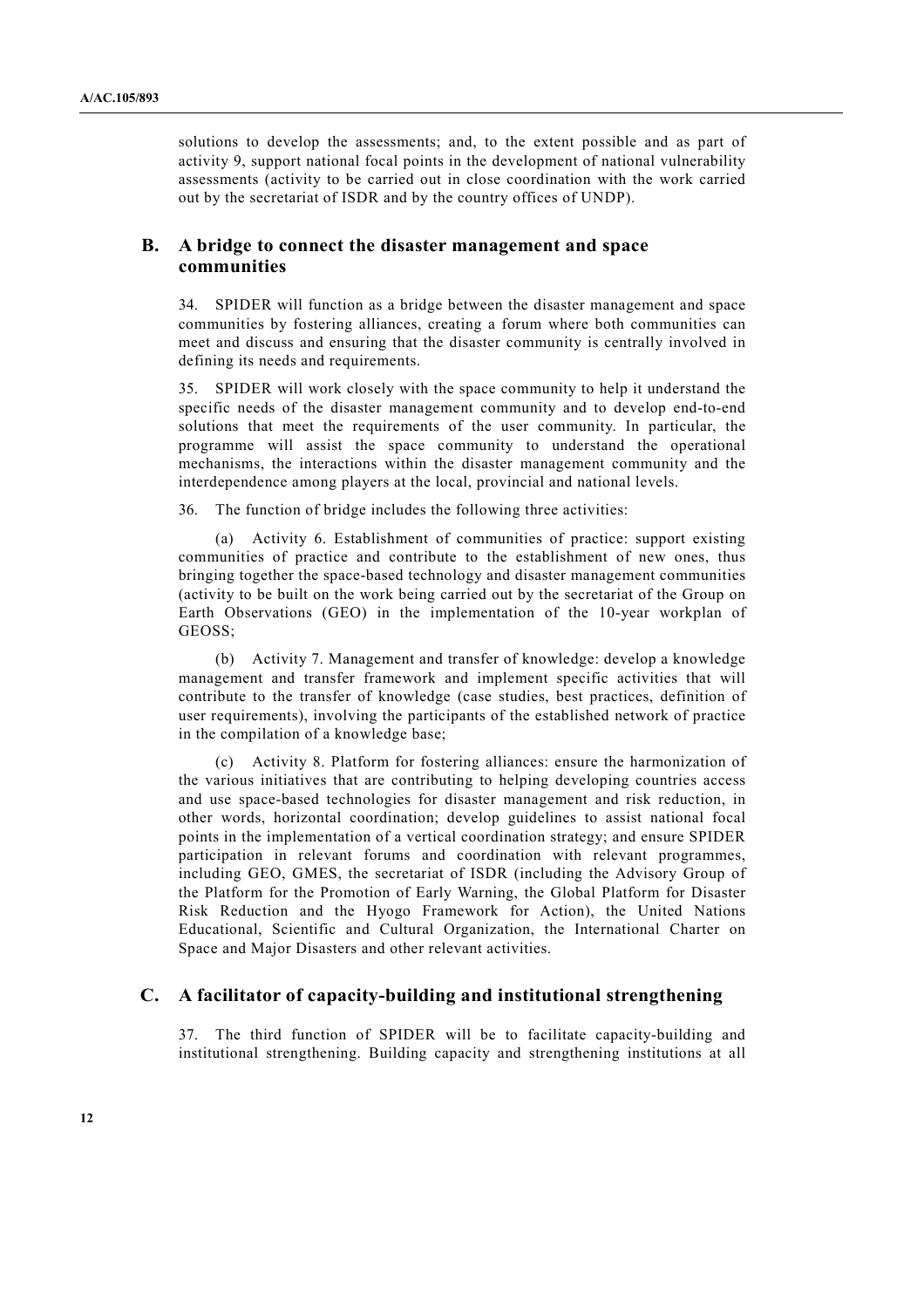levels are the key to increasing the ability of organizations and individuals to effectively use space-based services for disaster reduction, preparedness, response and recovery.

38. There is a continuous need to educate people at the technical, institutional and decision-making levels on space capabilities, in order to develop national and regional expertise. SPIDER will support long- and short-term training and education programmes at the regional centres for space science and technology education, affiliated to the United Nations, and at other academic and thematic centres of excellence throughout the world. Such programmes should include curriculumspecific case studies relevant to the participating countries.

39. The facilitator function includes the following three activities:

Activity 9. Support to national activities: support the implementation of risk reduction and emergency response activities and projects identified in conjunction with designated national focal points (activity to be carried out in close coordination with the work carried out by the secretariat of ISDR and by the UNDP country offices);

 (b) Activity 10. Support to the establishment of national disaster management planning and policies: contribute, at the request of the relevant national focal points, to the definition of disaster management planning and policies with regard to the use of space-based technologies;

 (c) Activity 11. Support to capacity-building: capacity-building and the strengthening of institutional arrangements at all levels are the key to increasing the ability of organizations and individuals to effectively use space-based services for disaster preparedness, response and recovery. Those activities will include compiling information relevant to capacity-building opportunities and the facilitation of capacity-building also among practitioners and end-users. Activity 11 will contribute to the development of a proposed curriculum, working with the regional centres for space science and technology education, affiliated to the United Nations, and other national and regional centres of excellence to train end-users and strengthen national institutions.

#### **D. Benefits and beneficiaries**

40. The mission statement of SPIDER is: "ensure that all countries have access to and develop the capacity to use all types of space-based information to support the full disaster management cycle".

41. The use of space data has been proved to provide vital information to all phases of the disaster management cycle, from prevention, preparedness, monitoring and response to reconstruction. Space-based information, with its spatial contents, also empowers local communities by making them better prepared to confront disaster.

42. The new programme will enable Member States to make better use of space-based solutions to effectively support the management of disasters and provide a coordinating mechanism for sharing experiences and initiating collaborative efforts. There are many benefits that may accrue from a coordinated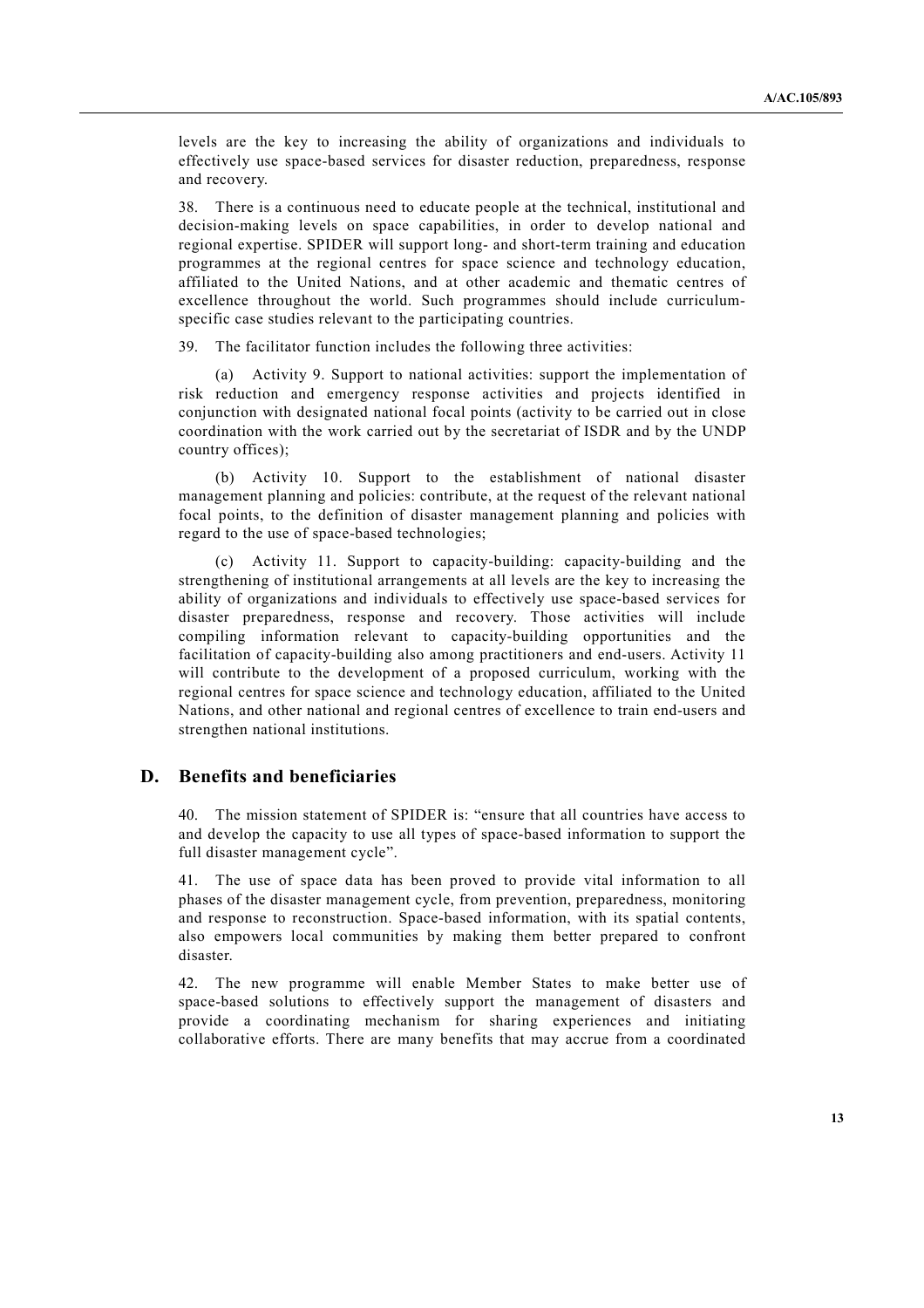programme developed around the capabilities of space technology. One unique benefit is that a multi-hazard approach can be used to tackle disasters in terms of hazard zonation, risk assessment, monitoring and appropriate relief planning.

43. The primary beneficiaries from such a coordination effort will be the disaster management community, in particular: those entities responsible either for responding to an event or for mitigating the effects of predictable disasters; space technology institutions interested in providing support to the disaster management community; non-governmental organizations providing support; and all academic and scientific institutions involved in monitoring events, providing capacitybuilding and carrying out research in best practices in the use of space technology for disaster management.

44. Other beneficiaries include the private space technology companies interested in providing support or in developing products needed to support disasters and insurance companies interested in supporting best practices to reduce community and individual risks.

45. Ultimately, the general population will benefit from the coordination of efforts, and all contributions invested in SPIDER will lead to saved lives and property.

## **IV. Organizational framework**

46. The ad hoc expert group studied various organizational options for the establishment of the proposed coordinating entity. One option was to establish the entity as a new programme within the United Nations system (i.e. a mandate would be given to an existing entity) or as an intergovernmental organization operating outside the United Nations, but linked to the work of a specific United Nations entity. Following an in-depth review of the advantages and disadvantages of the options, the ad hoc expert group concluded that the entity should be implemented as a United Nations programme of the Office for Outer Space Affairs.

47. In its resolution 61/110, the General Assembly agreed that SPIDER should be implemented as a programme of the Office for Outer Space Affairs under the Director of the Office, as an open network of providers of disaster management support; and endorsed the recommendation of the Committee that the programme have an office in Beijing and an office in Bonn, Germany.

48. Furthermore, in paragraph 11 of its resolution 61/110, the General Assembly agreed that the programme should work closely with regional and national centres of expertise in the use of space technology in disaster management to form a network of regional support offices for implementing the activities of the programme in their respective regions in a coordinated manner and to take advantage of the important experience and capabilities being offered, and to be offered, by Member States, particularly by developing countries. The regional support offices should be leading national or regional institutions with notable expertise in the use of space technology for disaster management, each nominated by its Government or, in the case of a regional institution, by its governing body.

49. The network of regional support offices should be able to contribute to any of the specific activities included in the workplan by taking on the responsibility for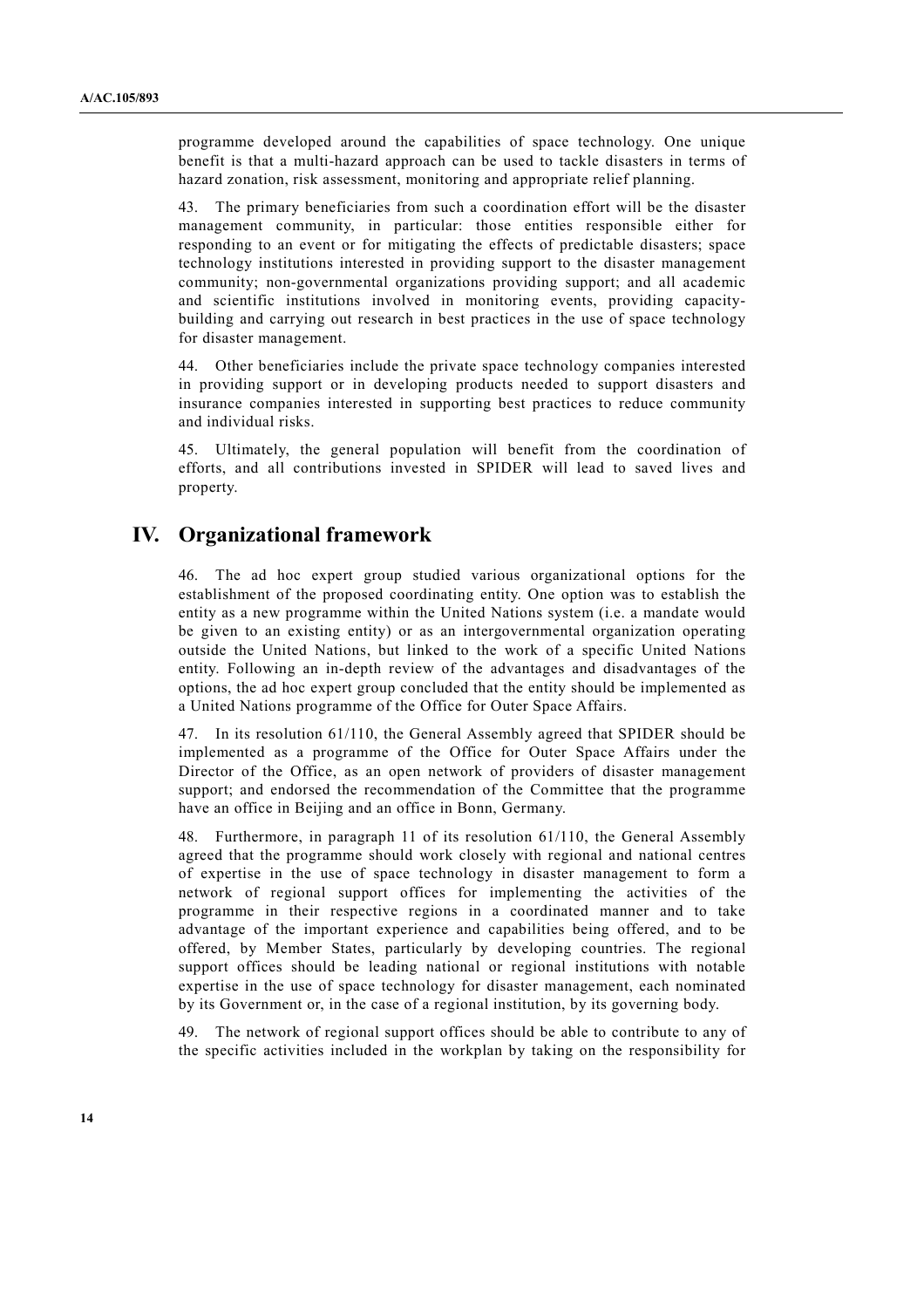funding and implementing a specific activity jointly and in coordination with SPIDER. Such activities could include: hosting a regional workshop, promoting capacity-building activities in a region, carrying out missions in a region to support national disaster management planning, supporting national and regional vulnerability assessments, providing mapping support during emergencies, contributing to the systematic compilation of relevant information (including the development of country profiles and the compilation of specific geospatial databases), supporting awareness-raising campaigns and promoting the establishment of regional and national communities of practice.

50. SPIDER will also be working closely with national focal points. National focal points will be the national institutions representing the disaster management and/or space application communities that are nominated by their respective Governments to work with the programme to strengthen national disaster management planning and policies and to implement specific national activities that incorporate spacebased technology solutions to support disaster management.

51. In paragraph 9 of its resolution 61/110, the General Assembly noted that due consideration would be given to the possibility that the programme could have a liaison office in Geneva that would contribute to disseminating and integrating the work of the programme within the disaster reduction and humanitarian response communities in Geneva. The Committee at its fiftieth session agreed that the workplan for the biennium 2008-2009 should include specific target activities for the SPIDER liaison office in Geneva.<sup>10</sup>

#### **A. Framework for operating procedures and coordination**

52. The ad hoc expert group indicated that an optimal organizational framework would be to have the new programme as a centralized United Nations programme implemented by the Office for Outer Space Affairs. However, the Committee at its forty-ninth session recommended that the programme be implemented by a team distributed in three locations, with the additional support of a network of regional support offices and a liaison office in Geneva to take advantage of all offers made by member States to establish the new programme.

53. In accordance with paragraph 8 of its resolution 61/110, the General Assembly endorsed the recommendation of the Committee that the activities of the programme be carried out within the proposed implementation framework agreed to by the Committee at its forty-ninth session, as presented in the final report of the ad hoc expert group (A/AC.105/873, annex III).

54. The proposed implementation framework designates which office will lead and have responsibility for each category of specific activities. Thus, the Beijing office will be responsible for awareness-raising (activity 3), regional and country profiles (activity 5), support to national activities (activity 9) and support to the establishment of national disaster management planning and policies (activity 10). The Bonn office will be responsible for the systematic compilation of relevant information (activity 1), ensuring that relevant information is easily accessible and disseminated to all interested end-users on a "24/7" basis (24 hours a day, 7 days a

<sup>10</sup> Ibid.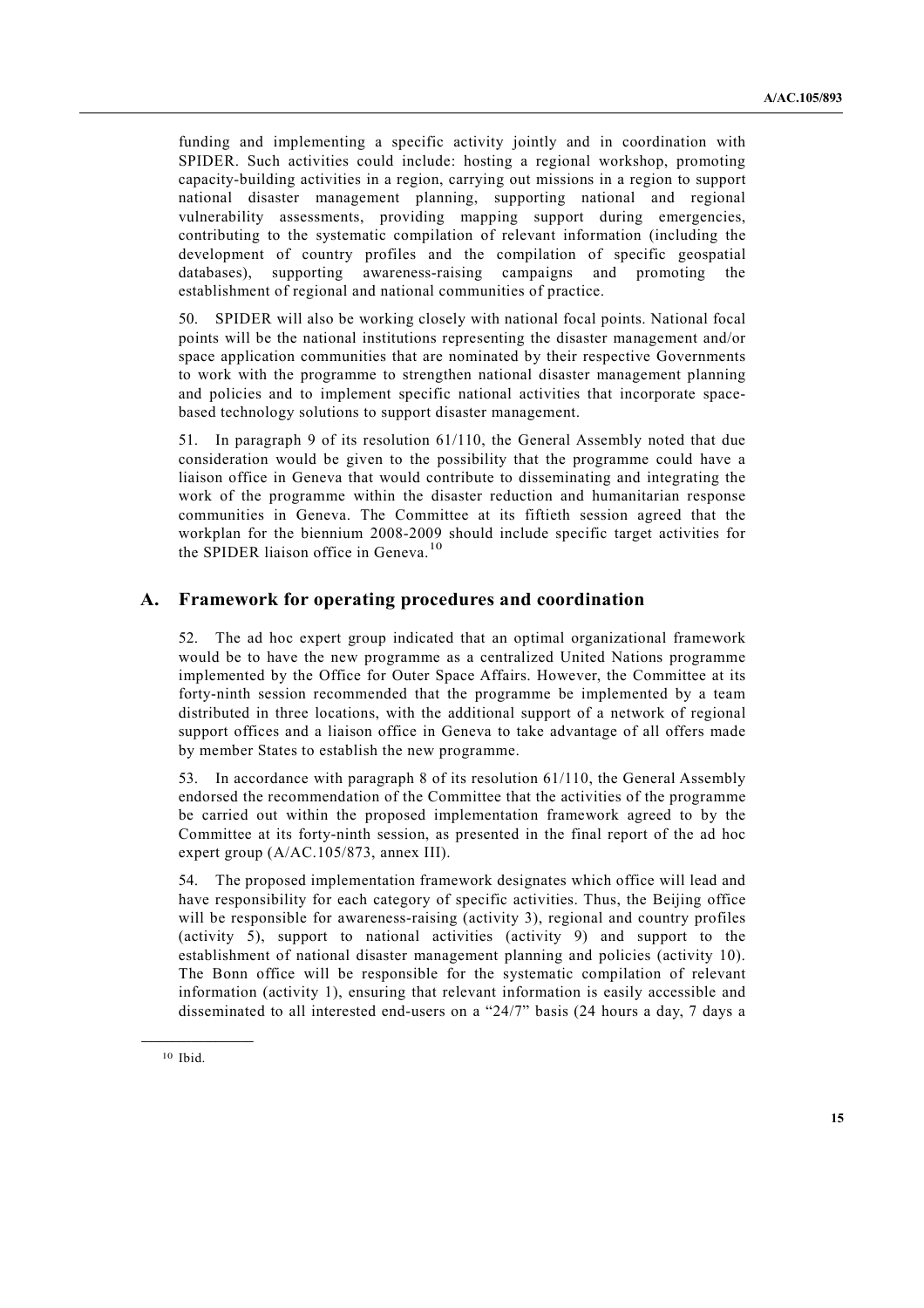week) (activity 2), the establishment of communities of practice (activity 6), the management and transfer of knowledge (activity 7) and the platform for fostering alliances (activity 8). Staff members based in Vienna will be responsible for outreach activities (activity 4) and support to capacity-building (activity 11).

55. As agreed by the Committee at its fiftieth session, the liaison office in Geneva will focus on the following actions: hold regular meetings with the risk reduction and humanitarian and emergency response communities in Geneva to raise awareness of the work of SPIDER (linked to activity 3); facilitate those communities' access to space-related data and products to support their work and provide feedback on the specific needs and expectations of those communities to staff members involved in SPIDER (linked to activity 5); ensure that representatives of various Geneva-based agencies participate in the global outreach activities promoted by SPIDER (linked to activity 4); provide input for the preparation of specific awareness-raising material targeting those specific user communities and promote the distribution of the material (linked to activity 3); contribute to the compilation of available information to be included in the SPIDER knowledge portal (for example, reports, case studies, best practices, announcements) (linked to activities 1 and 7); and identify capacity-building needs and carry out and support capacity-building activities (linked to activity 11).

56. Building upon the proposed implementation framework, the Office for Outer Space Affairs presented a proposed SPIDER programme for the period 2007-2009 and a detailed workplan for SPIDER for 2007 to the Scientific and Technical Subcommittee, for consideration at its forty-fourth session. Both documents were considered by the Subcommittee and subsequently endorsed, as amended, by the Committee on the Peaceful Uses of Outer Space at its fiftieth session.

57. Since the team implementing the activities will be spread out over four offices in four countries, the members of the team will need to coordinate closely. Hence, the establishment of a decentralized and cohesive management team is essential. The Director of the Office for Outer Space Affairs is the supervisor of SPIDER and is responsible for its implementation. The Director will be assisted by a programme coordinator and a programme assistant to plan and coordinate activities with programme officers from each SPIDER office (Beijing and Bonn) and the Office for Outer Space Affairs, United Nations Office at Vienna. SPIDER activities will be planned and coordinated, by consensus, by the three programme officers and the programme coordinator and approved by the Director of the Office for Outer Space Affairs.

58. The Director, the programme officers (the heads of the offices in Beijing and Bonn and the head of the staff members in the Office for Outer Space Affairs, United Nations Office at Vienna, responsible for SPIDER) and the programme coordinator will constitute the management team of SPIDER. For activities involving the liaison office in Geneva, a staff member (the liaison officer) from that office will also be included in planning and coordination activities. That coordination mechanism should be reviewed every two years.

59. Once the workplan has been agreed, each programme officer will manage the implementation of those activities for which his or her office is responsible, in accordance with the implementation framework (see para. 54 above). Programme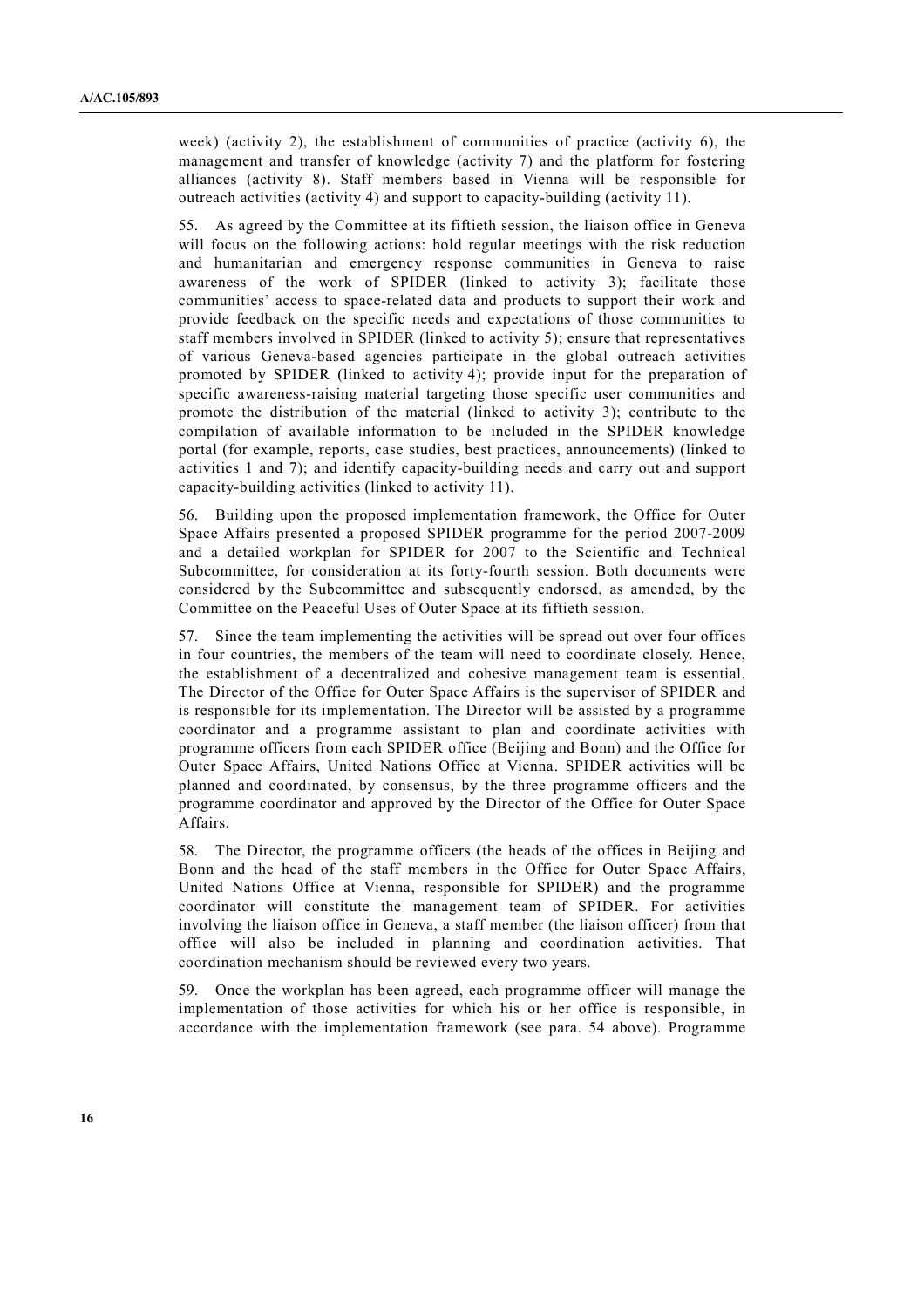officers will also implement other workplan activities that involve coordination or exchange of information, and ensure that such coordination takes place.

60. The programme officers and the programme coordinator will be jointly responsible for setting the expected accomplishments, the indicators for measuring achievement, the baseline, the performance measures and the evaluation methodology for those activities for which they are responsible. The Director of the Office for Outer Space Affairs will make arrangements for training the senior staff in the process followed to plan programmes at the United Nations, the preparation of the programme budget proposal and the reporting of programme performance. The programme officers will be responsible for ensuring that the inputs of SPIDER are submitted in time to meet the deadlines set by the planning and accountability process of the United Nations.

61. To ensure that SPIDER products are useful, the Office for Outer Space Affairs will establish feedback mechanisms with the disaster management and space application communities. The SPIDER management team will also conduct workshops with the representatives of the network of regional support offices to receive information on their experiences in implementing specific activities and to agree on future directions. The management team will conduct periodic evaluations of the acquired information and agree on modifications to the workplan or implementation procedures on the basis of an analysis of accumulated best practices, lessons learned and guidance received from the Committee on the Peaceful Uses of Outer Space.

62. As an initial measure for 2007, the Office for Outer Space Affairs provided the part-time services of one senior staff member at the Professional level to assist the Director in establishing the SPIDER offices in Beijing and Bonn and the liaison office in Geneva; to enable and administer support already offered by the Governments of Austria, China, Germany, India, Indonesia and Switzerland; to coordinate the implementation of the activities in the workplan for 2007; to coordinate the preparation of the workplan for the biennium 2008-2009; and to secure additional offers of support for SPIDER activities by Member States. The Office for Outer Space Affairs also provided the part-time services of one administrative staff member to support the work to be carried out in 2007.

#### **B. Reporting to the Committee on the Peaceful Uses of Outer Space**

63. In paragraph 16 of its resolution 61/110, the General Assembly agreed that the programme should report to and receive guidance from the Committee through the Office for Outer Space Affairs.

64. The Director of the Office for Outer Space Affairs, with the support of the programme officers and the programme coordinator, will be responsible for preparing and submitting to the Scientific and Technical Subcommittee an annual report on the activities of the programme and the workplan for the next biennium.

65. At the forty-fourth session of the Scientific and Technical Subcommittee, its Working Group of the Whole recommended that the Subcommittee should consider issues related to SPIDER under the regular agenda item on space-system-based disaster management support and that the agenda item should be included in the list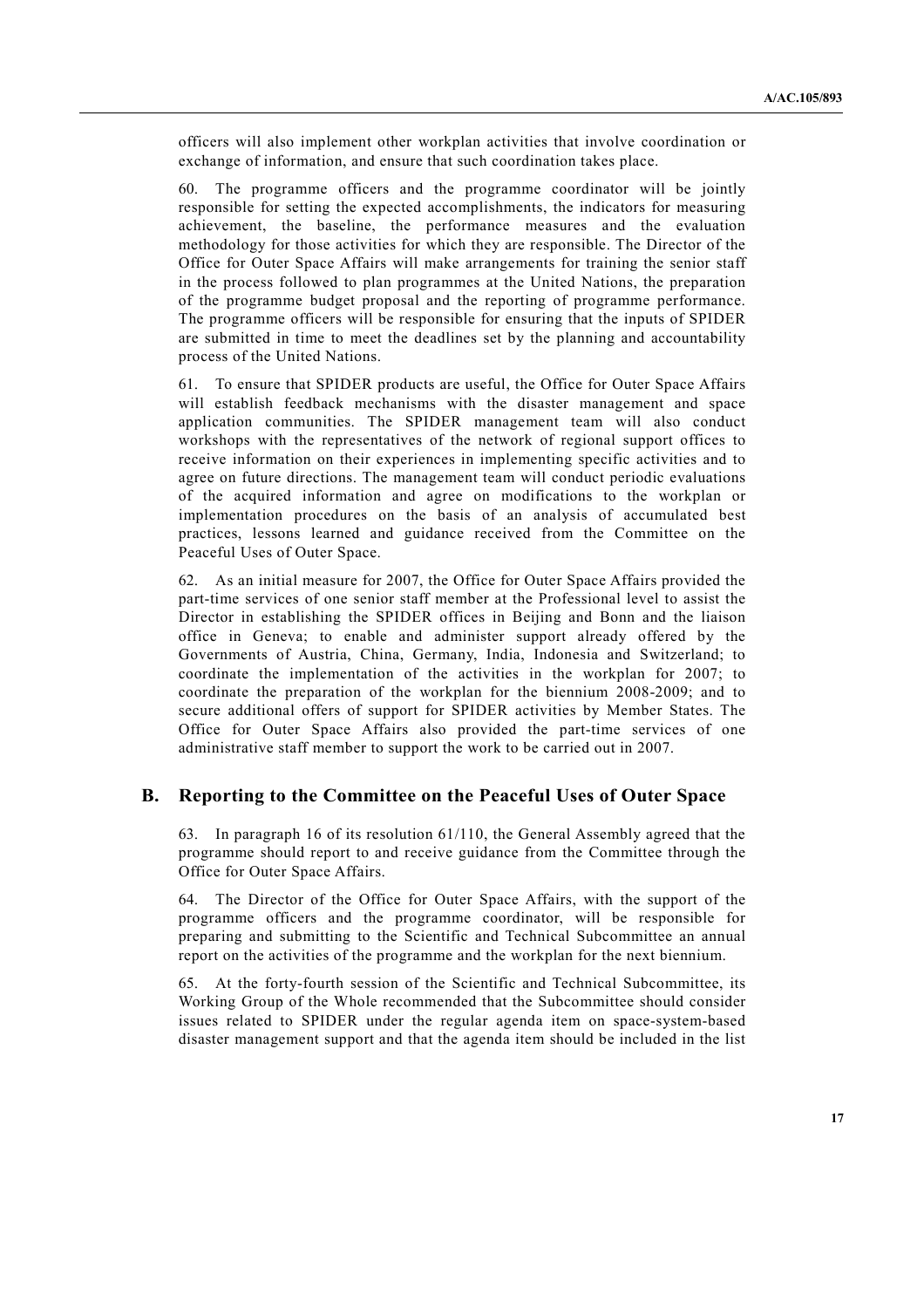of issues to be considered in the Working Group, starting at the forty-fifth session of the Subcommittee (A/AC.105/890, annex I, para. 18).

66. The ad hoc expert group recommended setting up an advisory board to work closely with the Office for Outer Space Affairs, United Nations Office at Vienna, reviewing the proposed workplan for each biennium, assessing whether the necessary resources were in place and making recommendations on the various aspects of the work to be carried out. However, since the General Assembly agreed, in paragraph 16 of its resolution 61/110, that the programme should report to and receive guidance from the Committee on the Peaceful Uses of Outer Space Affairs, it will not be necessary to establish an advisory board to SPIDER.

# **V. Workplan for the biennium 2008-2009 and required resources**

67. In paragraph 7 of its resolution 61/110, the General Assembly agreed that the programme would be supported through voluntary contributions and through a rearrangement of priorities within the framework of the United Nations reform process and, if necessary, a rearrangement of priorities of the Office for Outer Space Affairs and that the additional activities would not, as far as possible, have a negative impact on the current programme activities of the Office and should not result in an increase in the total regular budget of the United Nations.

68. In accordance with the request made by the Scientific and Technical Subcommittee at its forty-fourth session concerning the steps to be included in the implementation of the programme (A/AC.105/890, para. 137 (c)), the Office for Outer Space Affairs has corresponded with all Member States, inviting them to make possible commitments of support for the SPIDER workplan for the biennium 2008-2009.

69. The Governments of Algeria, Argentina, Chile, Colombia, Ecuador, Finland, India, Indonesia, Iran (Islamic Republic of), Italy, Morocco, Nigeria, Romania, the Russian Federation, Saudi Arabia, South Africa, the Syrian Arab Republic and Turkey have either made commitments or indicated their intention to make commitments to SPIDER activities. Those offers of support include the provision of access to space assets, disaster management services, value-added products for disaster reduction and emergency response at the national and regional levels, the services of local experts to liaise with SPIDER, as well as local facilities, data and experts to carry out capacity-building activities at the regional level.

70. More specifically, the extrabudgetary resources being offered by the Governments of Austria, China and Germany to establish SPIDER and carry out its workplan for the biennium 2008-2009 include staff offices and meeting rooms, initial furniture and equipment to establish the SPIDER offices in Beijing and Bonn, and to strengthen the Office for Outer Space Affairs, United Nations Office at Vienna, a yearly amount of 450,000 United States dollars in cash contributions to implement activities in the workplan for the biennium 2008-2009 and the services of seven staff members at the Professional level at no cost to SPIDER. In addition, the Government of Switzerland has offered 240,000 Swiss francs for meeting the startup costs of office equipment and infrastructure arrangements for the SPIDER liaison office in Geneva in 2007.